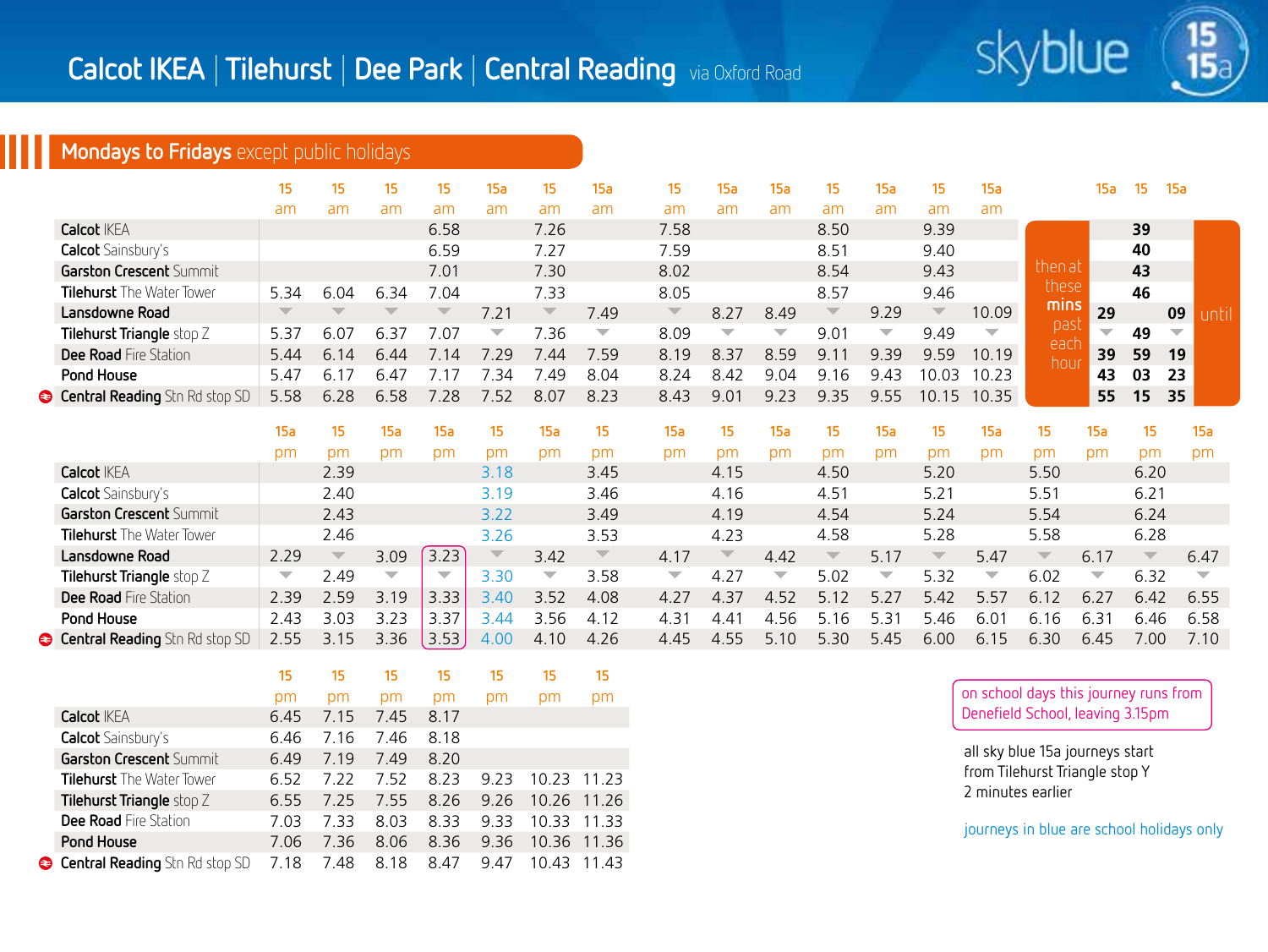

15

## **Saturdays**

|                                    | 15                      | 15.                      | 15a                      | 15.                     | 15a  | 15                      | 15a                      |             | 15a                      | 15                       | 15a                      | 15a                      | 15                      | 15a  | 15                      | 15   |
|------------------------------------|-------------------------|--------------------------|--------------------------|-------------------------|------|-------------------------|--------------------------|-------------|--------------------------|--------------------------|--------------------------|--------------------------|-------------------------|------|-------------------------|------|
|                                    | am                      | am                       | am                       | am                      | am   | am                      | am                       |             |                          |                          |                          | pm                       | pm                      | pm   | pm                      | pm   |
| <b>Calcot IKEA</b>                 |                         | 6.58                     |                          | 7.52                    |      | 8.39                    |                          |             |                          | 39                       |                          |                          | 5.39                    |      | 6.20                    |      |
| <b>Calcot</b> Sainsbury's          |                         | 6.59                     |                          | 7.53                    |      | 8.40                    |                          |             |                          | 40                       |                          |                          | 5.40                    |      | 6.21                    |      |
| <b>Garston Crescent Summit</b>     |                         | 7.00                     |                          | 7.54                    |      | 8.41                    |                          | then at     |                          | 41                       |                          |                          | 5.41                    |      | 6.22                    |      |
| <b>Tilehurst</b> The Water Tower   | 6.34                    | 7.04                     |                          | 7.59                    |      | 8.46                    |                          | these       |                          | 46                       |                          |                          | 5.46                    |      | 6.27                    | 6.52 |
| Lansdowne Road                     | $\overline{\mathbb{V}}$ | $\overline{\phantom{a}}$ | 7.42                     | $\overline{\mathbb{V}}$ | 8.29 | $\overline{\mathbb{V}}$ | 9.09                     | mins        | 29                       | $\overline{\phantom{a}}$ | 09                       | 5.29                     | $\overline{\mathbb{V}}$ | 6.09 | $\overline{\mathbb{V}}$ |      |
| Tilehurst Triangle stop Z          | 6.37                    | 7.07                     | $\overline{\phantom{a}}$ | 8.02                    | ▼    | 8.49                    | $\overline{\phantom{0}}$ | past        | $\overline{\phantom{a}}$ | 49                       | $\overline{\phantom{a}}$ | $\overline{\phantom{a}}$ | 5.49                    | ▼    | 6.30                    | 6.55 |
| Dee Road Fire Station              | 6.44                    | .14                      | 7.52                     | 8.12                    | 8.39 | 8.59                    | 9.19                     | each<br>hou | 39                       | 59                       | 19                       | 5.39                     | 5.59                    | 6.19 | 6.40                    | 7.03 |
| Pond House                         | 6.47                    |                          | .56                      | 8.<br>16                | 8.43 | 9.03                    | 9.23                     |             | 43                       | 03                       | 23                       | 5.43                     | 6.03                    | 6.23 | 6.44                    | 7.06 |
| Central Reading Station Rd stop SD | 6.58                    | 78                       | 8.08                     | 8.28                    | 8.55 | 9.15                    | 9.35                     |             | 55                       | 15                       | 35                       | 5.55                     | 6.15                    | 6.35 | 6.56                    | 7.18 |

|                                           | 15   | 15   | 15   | 15    | 15    |
|-------------------------------------------|------|------|------|-------|-------|
|                                           | pm   | pm   | рm   | pm    | рm    |
| <b>Calcot IKEA</b>                        | 7.15 | 8.17 |      |       |       |
| <b>Calcot</b> Sainsbury's                 | 7.16 | 8.18 |      |       |       |
| Garston Crescent Summit                   | 7.17 | 8.20 |      |       |       |
| <b>Tilehurst</b> The Water Tower          | 7.22 | 8.23 | 9 23 | 10.23 | 11 23 |
| Tilehurst Triangle stop Z                 | 7.25 | 8.26 | 9.26 | 10.26 | 11.26 |
| <b>Dee Road</b> Fire Station              | 7.33 | 8.33 | 9.33 | 10.33 | 11.33 |
| Pond House                                | 7.36 | 8.36 | 9.36 | 10.36 | 11.36 |
| <b>Central Reading</b> Station Rd stop SD | 7.48 | 8.47 | 9.47 | 10.43 | 11 43 |

all sky blue 15a journeys start from Tilehurst Triangle stop Y 2 minutes earlier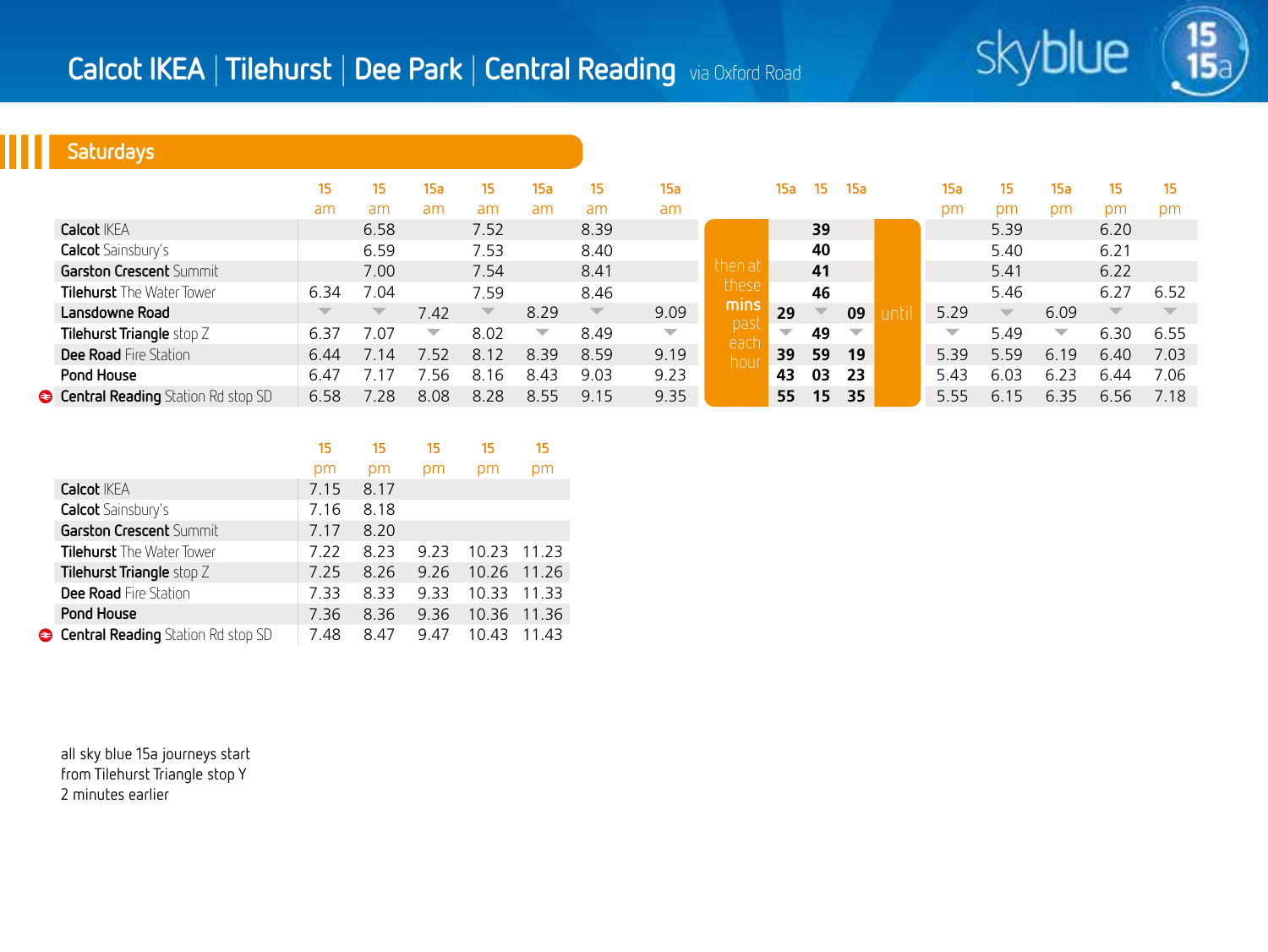

 $\frac{15}{15}$ 

## **Sundays & public holidays**

|                                           | 15   | 15       | 15                  | 15   | 15    |       | 15   | 15    | 15   | 15    | 15   | 15    | 15    |
|-------------------------------------------|------|----------|---------------------|------|-------|-------|------|-------|------|-------|------|-------|-------|
|                                           | am   | am       | am                  | am   | am    |       | рm   | pm    | рm   | pm    | рm   | рm    | pm    |
| <b>Calcot IKFA</b>                        |      |          |                     |      | 9.36  |       | 6.06 |       |      |       |      |       |       |
| <b>Calcot</b> Sainsbury's                 |      |          |                     |      | 9.37  |       | 6.07 |       |      |       |      |       |       |
| Garston Crescent Summit                   |      |          |                     |      | 9.38  | then  | 6.08 |       |      |       |      |       |       |
| <b>Tilehurst</b> The Water Tower          | 7.43 | 3<br>8.1 | 8.43                | 9.13 | 9.43  | every | 6.13 | 6.48  | 7 23 | 823   | 923  | 10.23 | 11 23 |
| Tilehurst Triangle stop Z                 | 7.46 | 8.16     | 8.46                | 9.16 | 9.46  | 30    | 6.16 | 651   | 7 26 | 8 2 6 | 9.26 | 10.26 | 11 26 |
| <b>Dee Road Fire Station</b>              | 756  | 8.26     | 8.56                | 9.26 | 9.56  | mins  | 6.26 | 6.59  | 7 34 | 8.33  | 933  | 1033  | 11 33 |
| Pond House                                | 8.00 | 8.30     | 9.00                | 9.30 | 10.00 | until | 6.30 | 7.02  | 7.37 | 8.36  | 9.36 | 10.36 | 11 36 |
| <b>Central Reading</b> Station Rd stop SD | 8.12 | 842      | $\mathcal{D}$<br>91 | 942  | 10.12 |       | 6.42 | 7 1 4 | 749  | 847   | 9.47 | 10.43 | 11 43 |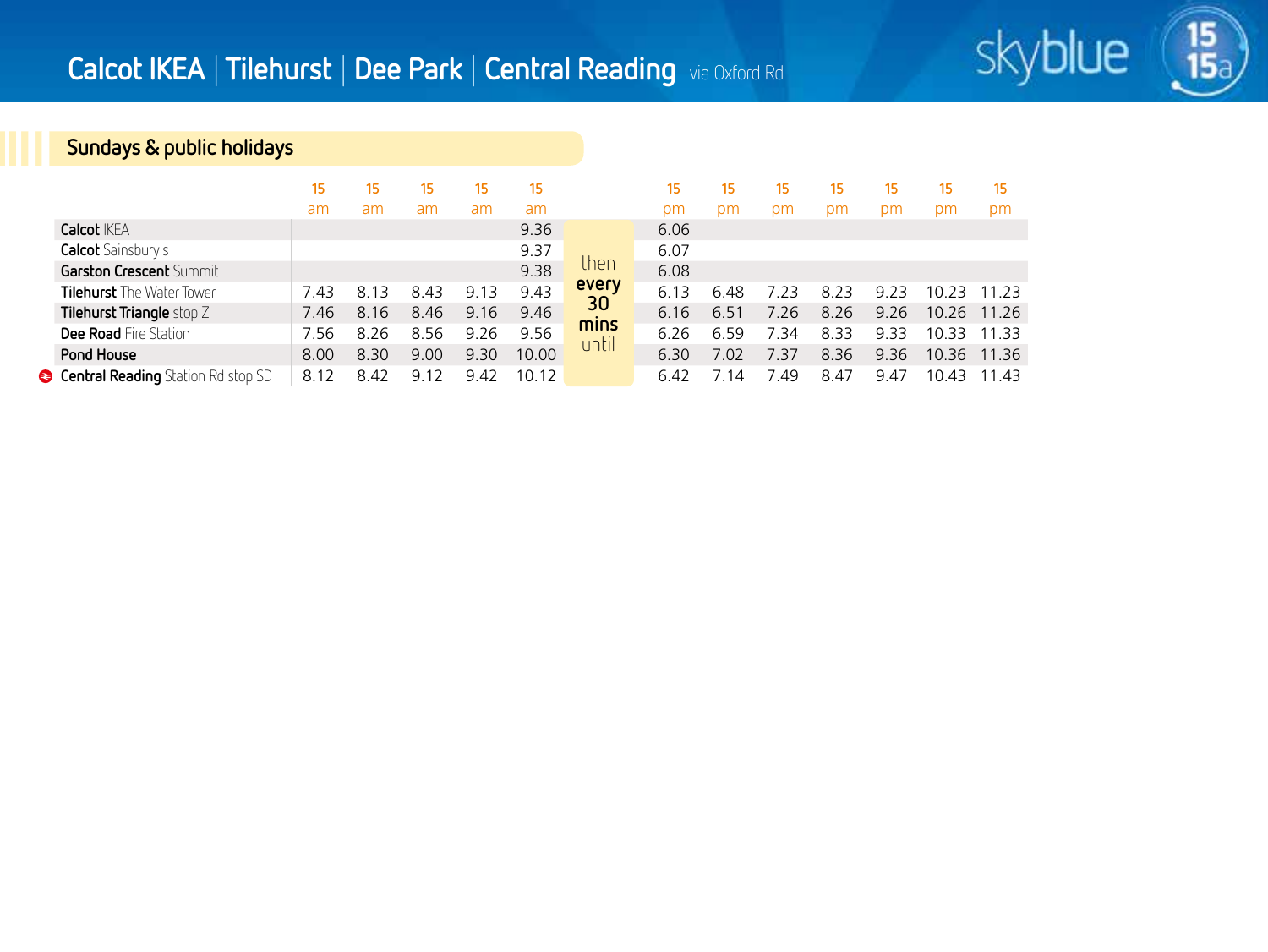

 $\frac{15}{15}$ 

## **Mondays to Fridays** except public holidays

**Calcot** Sainsbury's **6.11** 6.41 7.09 7.39 8.04 **Calcot IKEA** 6.12 6.42 7.10 7.40 8.05

|                                          | 15                      | 15                       | 15                            | 15                      | 15                       | 15a                      | 15                       | 15a                     | 15a                      | 15a                      | 15                       | 15a  | 15                       | 15a             | 15                       | 15a   |                          |                      |  |
|------------------------------------------|-------------------------|--------------------------|-------------------------------|-------------------------|--------------------------|--------------------------|--------------------------|-------------------------|--------------------------|--------------------------|--------------------------|------|--------------------------|-----------------|--------------------------|-------|--------------------------|----------------------|--|
|                                          | am                      | am                       | am                            | am                      | am                       | am                       | am                       | am                      | am                       | am                       | am                       | am   | am                       | am              | am                       | am    |                          |                      |  |
| Central Reading Friar St stop FE         | 5.10                    | 5.40                     | 6.10                          | 6.30                    | 6.45                     | 6.55                     | 7.05                     | 7.15                    | 7.35                     | 7.35                     | 8.00                     | 8.15 | 8.35                     | 9.02            | 9.22                     | 9.42  |                          | school days only     |  |
| <b>Central Reading</b> Cheapside stop CX | 5.12                    | 5.42                     | 6.12                          | 6.32                    | 6.47                     | 6.57                     | 7.08                     | 7.18                    | 7.38                     | 7.38                     | 8.03                     | 8.18 | 8.38                     | 9.05            | 9.25                     | 9.45  |                          | this journey         |  |
| Dee Road Fire Station                    | 5.20                    | 5.50                     | 6.20                          | 6.40                    | 6.56                     | 7.06                     | 7.22                     | 7.32                    | 7.52                     | 7.52                     | 8.18                     | 8.33 | 8.50                     | 9.17            | 9.37                     | 9.57  |                          | continues to         |  |
| Tilehurst Triangle stop Y                | 5.27                    | 5.57                     | 6.27                          | 6.47                    | 7.04                     | 7.14                     | 7.31                     | 7.41                    | 8.03                     | 8.03                     | 8.32                     | 8.47 | 9.00                     | 9.27            | 9.47                     | 10.07 |                          | Denefield School     |  |
| Lansdowne Road                           | $\overline{\mathbf{v}}$ | $\overline{\phantom{a}}$ | $\overline{\phantom{a}}$      | $\overline{\mathbf{v}}$ | $\overline{\phantom{a}}$ | 7.16                     | $\overline{\mathcal{M}}$ | 7.43                    | 8.05                     |                          | $\overline{\mathbb{V}}$  | 8.49 | $\overline{\phantom{a}}$ | 9.29            | $\overline{\mathcal{M}}$ | 10.09 |                          | arriving 8.10am      |  |
| Tilehurst The Water Tower                | 5.29                    | 5.59                     | 6.29                          | 6.49                    | 7.06                     |                          | 7.35                     |                         |                          |                          | 8.36                     |      | 9.04                     |                 | 9.51                     |       |                          |                      |  |
| <b>Garston Crescent Summit</b>           |                         |                          |                               | 6.50                    | 7.09                     |                          | 7.40                     |                         |                          |                          | 8.39                     |      | 9.07                     |                 | 9.54                     |       |                          | journeys in blue are |  |
| <b>Calcot</b> Sainsbury's                |                         |                          |                               | 6.53                    | 7.12                     |                          | 7.46                     |                         |                          |                          | 8.43                     |      | 9.11                     |                 | 9.58                     |       |                          | school holidays only |  |
| <b>Calcot IKEA</b>                       |                         |                          |                               | 6.54                    | 7.13                     |                          | 7.47                     |                         |                          |                          | 8.44                     |      | 9.12                     |                 | 9.59                     |       |                          |                      |  |
|                                          |                         |                          |                               |                         |                          |                          |                          |                         |                          |                          |                          |      |                          |                 |                          |       |                          |                      |  |
|                                          |                         | 15a                      | 15<br>15a                     |                         | 15a                      | 15                       |                          | 15a                     | 15                       | 15a                      | 15                       | 15a  | 15                       | 15a             | 15                       | 15a   | 15                       | 15a                  |  |
|                                          |                         |                          |                               |                         | pm                       | pm                       |                          | pm                      | pm                       | pm                       | pm                       | pm   | pm                       | pm              | pm                       | pm    | pm                       | pm                   |  |
| Central Reading Friar St stop FE         |                         | 02                       | 42<br>22                      |                         | 2.02                     | 2.22                     |                          | 2.35                    | 2.55                     | 3.10                     | 3.25                     | 3.45 | 4.00                     | 4.10            | 4.25                     | 4.40  | 4.55                     | 5.10                 |  |
| <b>Central Reading</b> Cheapside stop CX |                         | 05                       | 25<br>45                      |                         | 2.05                     | 2.25                     |                          | 2.38                    | 2.58                     | 3.13                     | 3.28                     | 3.48 | 4.03                     | 4.13            | 4.28                     | 4.44  | 4.59                     | 5.14                 |  |
| Dee Road Fire Station                    | then at                 | 17                       | 37<br>57                      |                         | 2.17                     | 2.37                     |                          | 2.54                    | 3.14                     | 3.29                     | 3.44                     | 4.04 | 4.19                     | 4.29            | 4.44                     | 5.04  | 5.19                     | 5.34                 |  |
| Tilehurst Triangle stop Y                | these                   | 27                       | 07<br>47                      |                         | 2.27                     | 2.47                     |                          | 3.05                    | 3.25                     | 3.40                     | 3.55                     | 4.15 | 4.30                     | 4.40            | 4.55                     | 5.15  | 5.30                     | 5.45                 |  |
| Lansdowne Road                           | mins                    | 29                       | 09<br>$\overline{\mathbb{V}}$ | until                   | 2.29                     | $\overline{\phantom{a}}$ |                          | 3.07                    | $\overline{\phantom{a}}$ | 3.42                     | $\overline{\phantom{m}}$ | 4.17 | $\overline{\phantom{a}}$ | 4.42            | $\overline{\phantom{a}}$ | 5.17  | $\overline{\phantom{a}}$ | 5.47                 |  |
| <b>Tilehurst</b> The Water Tower         | past<br>each            |                          | 51                            |                         |                          | 2.51                     |                          |                         | 3.29                     |                          | 3.59                     |      | 4.34                     |                 | 4.59                     |       | 5.34                     |                      |  |
| Garston Crescent Summit                  | hour                    |                          | 54                            |                         |                          | 2.54                     |                          |                         | 3.32                     |                          | 4.02                     |      | 4.37                     |                 | 5.02                     |       | 5.37                     |                      |  |
| Calcot Sainsbury's                       |                         |                          | 58                            |                         |                          | 2.58                     |                          |                         | 3.36                     |                          | 4.06                     |      | 4.41                     |                 | 5.06                     |       | 5.41                     |                      |  |
| <b>Calcot IKEA</b>                       |                         |                          | 59                            |                         |                          | 2.59                     |                          |                         | 3.37                     |                          | 4.07                     |      | 4.42                     |                 | 5.07                     |       | 5.42                     |                      |  |
|                                          |                         |                          |                               |                         |                          |                          |                          |                         |                          |                          |                          |      |                          |                 |                          |       |                          |                      |  |
|                                          | 15                      | 15a                      | 15                            | 15a                     | 15                       | 15                       | 15                       | 15                      | 15                       | 15                       | 15                       |      |                          |                 |                          |       |                          |                      |  |
|                                          | pm                      | pm                       | pm                            | pm                      | pm                       | pm                       | pm                       | pm                      | pm                       | pm                       | pm                       |      |                          | does not run to |                          |       |                          |                      |  |
| Central Reading Friar St stop FE         | 5.25                    | 5.40                     | 5.55                          | 6.10                    | 6.30                     | 7.00                     | 7.30                     | 8.00                    | 8.54                     | 9.54                     | 10.54                    |      |                          | Lansdowne Road  |                          |       |                          |                      |  |
| <b>Central Reading</b> Cheapside stop CX | 5.29                    | 5.44                     | 5.59                          | 6.14                    | 6.33                     | 7.03                     | 7.33                     | 8.03                    | 8.57                     | 9.56                     | 10.56                    |      |                          | on school days  |                          |       |                          |                      |  |
| <b>Dee Road Fire Station</b>             | 5.49                    | 6.04                     | 6.19                          | 6.34                    | 6.50                     | 7.20                     | 7.46                     | 8.16                    | 9.10                     |                          | 10.08 11.06              |      |                          | does not run to |                          |       |                          |                      |  |
| Tilehurst Triangle stop Y                | 6.00                    | 6.15                     | 6.30                          | 6.45                    | 7.00                     | 7.30                     | 7.55                     | 8.25                    | 9.19                     |                          | 10.16 11.14              |      |                          |                 | IKEA on school days      |       |                          |                      |  |
| Lansdowne Road                           | $\overline{\mathbf{v}}$ | 6.17                     | $\overline{\mathbb{V}}$       | 6.47                    | $\overline{\mathbb{V}}$  | $\overline{\phantom{a}}$ | $\overline{\phantom{m}}$ | $\overline{\mathbf{v}}$ | $\overline{\mathbb{V}}$  | $\overline{\phantom{a}}$ |                          |      |                          |                 |                          |       |                          |                      |  |
| <b>Tilehurst</b> The Water Tower         | 6.04                    |                          | 6.34                          |                         | 7.03                     | 7.33                     | 7.58                     | 8.28                    | 9.22                     |                          | 10.19 11.16              |      |                          |                 |                          |       |                          |                      |  |
| Garston Crescent Summit                  | 6.07                    |                          | 6.37                          |                         | 7.06                     | 7.36                     | 8.01                     |                         |                          |                          |                          |      |                          |                 |                          |       |                          |                      |  |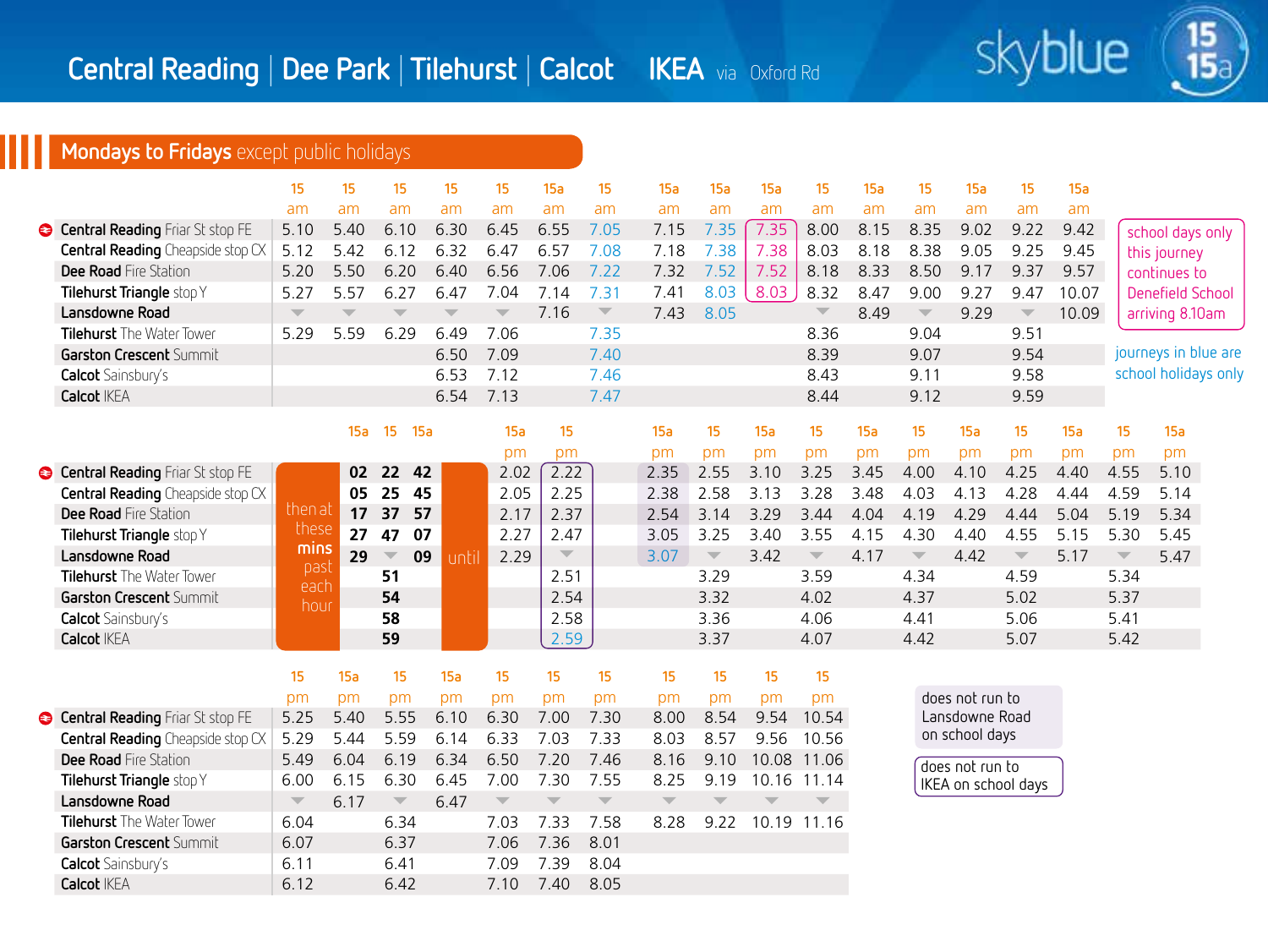

# **Saturdays**

|                                          |                          | 15                       | 15.                      | 15a  | 15.                     | <b>15a</b> | 15.                      | 15a  |             | 15a | 15                       | <b>15a</b> | 15а  | 15                       | 15                       | 15                       |
|------------------------------------------|--------------------------|--------------------------|--------------------------|------|-------------------------|------------|--------------------------|------|-------------|-----|--------------------------|------------|------|--------------------------|--------------------------|--------------------------|
|                                          | am                       | am                       | am                       | am   | am                      | am         | am                       | am   |             |     |                          |            | pm   | pm                       | pm                       | pm                       |
| Central Reading Friar St stop FE         | 6.10                     | 6.30                     | 7.00                     | 7.15 | 742                     | 8.02       | 8.22                     | 8.42 |             | 02  | 22                       | 42         | 5.42 | 6.02                     | 6.30                     | 7.00                     |
| <b>Central Reading</b> Cheapside stop CX | 6.12                     | 6.32                     | .03                      | 7.18 | 45                      | 8.05       | 8.25                     | 8.45 |             | 05  | 25                       | 45         | 5.45 | 6.05                     | 6.33                     | 7.03                     |
| <b>Dee Road</b> Fire Station             | 6.20                     | 6.40                     | 7.15                     | ה? ז | 7.57                    | 8.17       | 8.37                     | 8.57 | then a      | 17  | 37                       | 57         | 5.57 | 6.17                     | 6.45                     | 7.15                     |
| Tilehurst Triangle stop Y                | 6.27                     | 6.47                     | 7 25                     | 7.40 | 8.07                    | 8.27       | 8.47                     | 9.07 | these       | 27  | 47                       | 07         | 6.07 | 6.27                     | 6.55                     | 7 25                     |
| Lansdowne Road                           | $\overline{\phantom{a}}$ | $\overline{\phantom{a}}$ | $\overline{\phantom{a}}$ | 7.42 | $\overline{\mathbb{V}}$ | 8.29       | $\overline{\phantom{a}}$ | 9.09 | mins        | 29  | $\overline{\phantom{a}}$ | 09         | 6.09 | $\overline{\phantom{a}}$ | $\overline{\phantom{a}}$ | $\overline{\phantom{a}}$ |
| <b>Tilehurst</b> The Water Tower         | 6.29                     | 6.49                     | 7.29                     |      | 8.11                    |            | 8.51                     |      | pas<br>each |     | 51                       |            |      | 6.31                     | 6.59                     | 7 29                     |
| Garston Crescent Summit                  |                          | 6.52                     | 7.32                     |      | 8.14                    |            | 8.54                     |      | hou         |     | 54                       |            |      |                          | 7.02                     |                          |
| <b>Calcot</b> Sainsbury's                |                          | 6.54                     | 7.35                     |      | 8.17                    |            | 8.57                     |      |             |     | 57                       |            |      |                          | 7.05                     |                          |
| <b>Calcot IKEA</b>                       |                          | 6.55                     | 7.36                     |      | 8.18                    |            | 8.58                     |      |             |     | 58                       |            |      |                          | 7.06                     |                          |

|                                          | 15   | 15   | 15   | 15    | 15    |
|------------------------------------------|------|------|------|-------|-------|
|                                          | pm   | pm   | pm   | pm    | pm    |
| <b>Central Reading</b> Friar St stop FE  | 7.30 | 8.00 | 8.54 | 9.54  | 10.54 |
| <b>Central Reading</b> Cheapside stop CX | 7.33 | 8.03 | 8.57 | 9.56  | 10.56 |
| <b>Dee Road</b> Fire Station             | 7.45 | 8.16 | 9.10 | 10.08 | 11.06 |
| Tilehurst Triangle stop Y                | 7.55 | 8.25 | 9.19 | 10.16 | 11.14 |
| <b>Tilehurst</b> The Water Tower         | 7.59 | 8.28 | 9.22 | 10.19 | 11.16 |
| <b>Garston Crescent Summit</b>           | 8.02 |      |      |       |       |
| <b>Calcot</b> Sainsbury's                | 8.05 |      |      |       |       |
| <b>Calcot IKEA</b>                       | 8.06 |      |      |       |       |
|                                          |      |      |      |       |       |